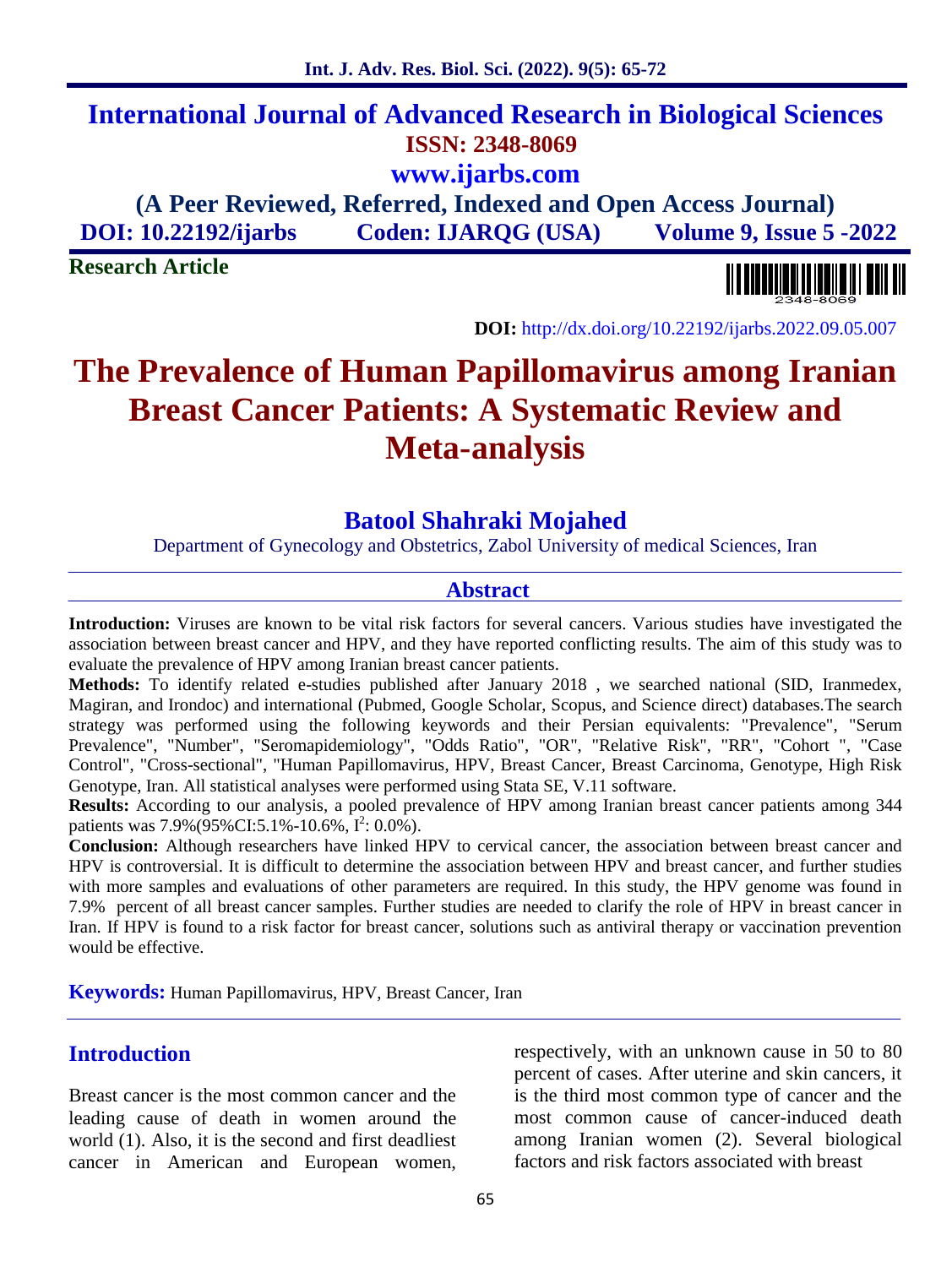cancer have been identified (3). Viruses are known to be vital risk factors for several cancers. Several studies have investigated the role of herpes virus, Epstein-Barr virus and mouse mammalian tumor virus in breast cancer. Human papillomavirus (HPV) is a sexually transmitted infection that has been linked to certain types of cancer, including cervical cancer (4,5).

There are over 100 different types of HPV. HPV infection is usually asymptomatic and people are often unaware of the infection. In some cases, it causes abnormal and non-cancerous lumps in the skin of different parts of the body and genital warts (6). High-risk types of HPV can cause precancerous and cancerous lesions (7).Reports related to HPV infection in breast cancer samples vary from 1.6% to 86.2% in different countries and ethnicities (8). Although many studies have been conducted on the role of HPV infection in breast cancer, its function is still unclear. However, previous laboratory studies have shown that HPV immortalizes breast epithelial cells through the expression of E6 and E7 oncogenes (9). Various molecular studies have reported conflicting results regarding the presence of HPV DNA in breast cancer tissues (10-12).Based on the studies conducted in China, Australia, Italy, Japan, the United States, Norway, Greece, Korea, Mexico and Taiwan, HPV infection was observed among women with breast cancer (13). A systematic review conducted in Europe, North America, and Australia found an association between HPV and breast cancer (14). Various studies have investigated the association between breast cancer and HPV, and they have reported conflicting results (15-17). The aim of this study was to evaluate the prevalence of HPV among Iranian breast cancer patients.

# **Methods**

To identify related e-studies published after January 2018 , we searched national (SID, Iranmedex, Magiran, and Irondoc) and international (Pubmed, Google Scholar, Scopus, and Science direct) databases. The search strategy was performed using the following keywords and their Persian equivalents: "Prevalence", "Serum

Prevalence", "Number", "Seromapidemiology", "Odds Ratio", "OR", "Relative Risk", "RR". "Cohort ", "Case Control", "Cross-sectional", "Human Papillomavirus, HPV, Breast Cancer, Breast Carcinoma, Genotype, High Risk Genotype, Iran. We used the "AND" operator to identify articles, including all keywords applied to the search strategy. We also used "OR" to include articles with one of the related keywords. Any initial study with words that did not meet the study goals was excluded from the search results by the "NOT" operator. The search was conducted in May 2022. Also, we reviewed study sources to increase search sensitivity. The two researchers randomly evaluated the search strategy and found that all relevant studies had been identified. In addition, some experts and research centers were interviewed to find any unpublished related studies.

### **Study selection**

Full texts or abstracts of all articles, evidence and other reports were provided during our advanced search. First, we excluded the duplicates. Then, the irrelevant articles were excluded after reviewing their titles, abstracts and full text. We also reviewed the results in detail to identify and exclude duplicate studies to prevent bias.

### **Inclusion criteria**

All studies written in Persian or English and passed through the above evaluation stages and achieved the required quality scores with the following characteristics were considered eligible for the final meta-analysis:

1-Cross-sectional studies (descriptive-analytical), case-control or cohort studies after 2016. 2. Studied reported sample size studies according to their design. For example, total sample size in cross-sectional studies, specific case-specific sample size in control case studies, and specific sample size exposed- without exposure in cohort studies. 3. Cross-sectional studies reported the prevalence of HPV infection among breast cancer patients. 4. Case studies have reported the prevalence of HPV among women with and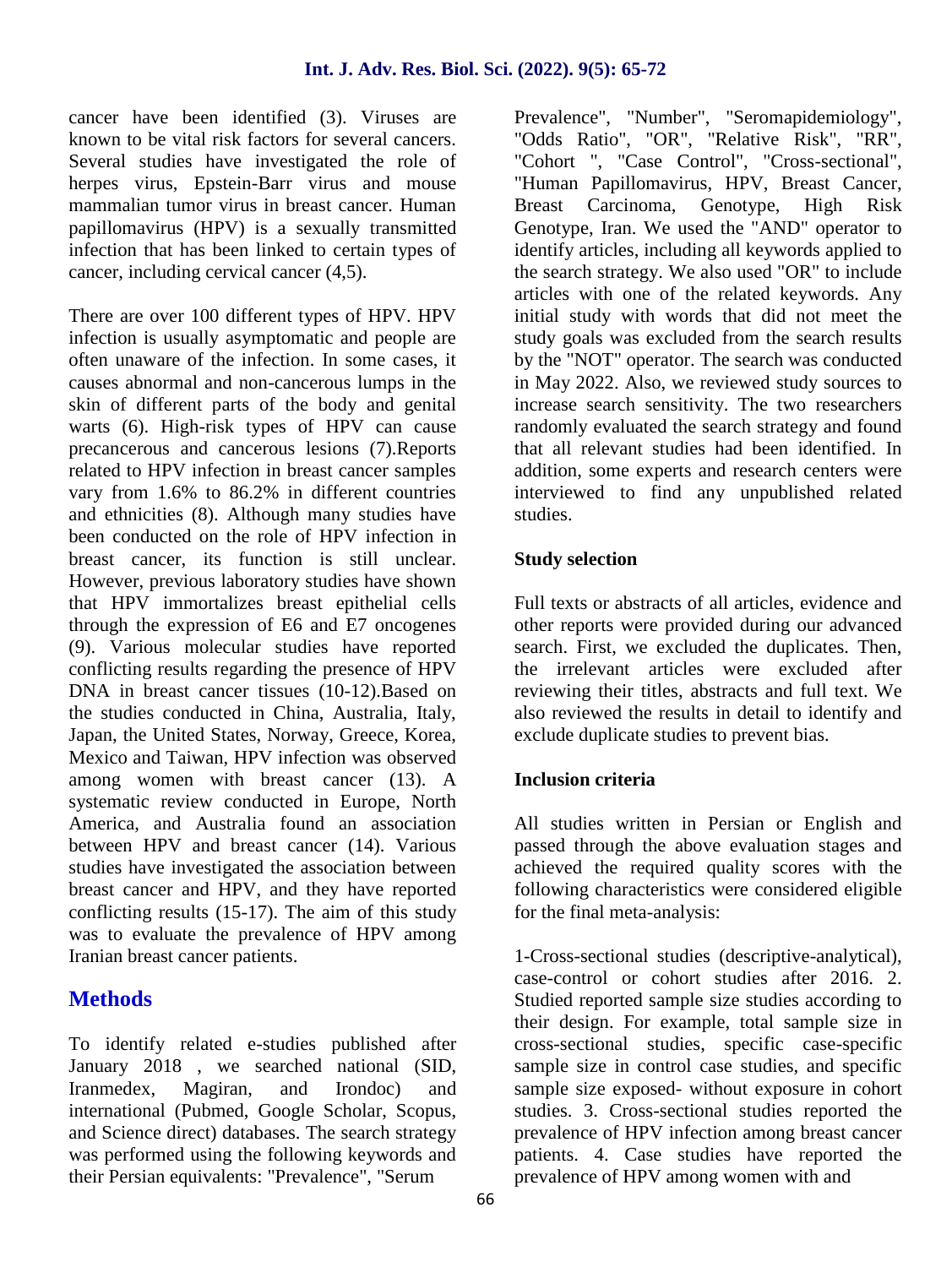without breast cancer. 5. Cohort studies have reported breast cancer in women with and without HPV infection.

#### **Exclusion criteria**

1. Case report or case series. 2. Studies did not report a specific sample size. Cross-sectional studies did not report HPV infection among women with breast cancer. Case-control studies did not report the prevalence of HPV infection among control subjects. 5. Cohort studies did not report the prevalence of HPV infection among exposed and non-exposed participants. 6. Duplicate studies (only one of them was included). 7. Studies presented in congresses and meetings without full text. 8. Studies did not obtain sufficient quality scores.

#### **Data extraction**

The data extracted from case-control and cohort studies included title, name of first author, and date of study, sample size, and frequency of HPV. All extracted data were entered into the Excel spreadsheet.

#### **Data analysis**

In cross-sectional studies, the standard error of HPV infection prevalence was calculated using the binomial distribution formula. The sensitivity analysis was performed to diagnose this study, which had a greater effect on heterogeneity. We also designed forest plots to represent points and integrated estimates with 95% confidence intervals (intersecting lines). Each box in these plots showed the weight of the study. Bag test with significance level of less than 0.01 was also performed to evaluate the publication bias. All statistical analyses were performed using Stata SE, V.11 software.

### **Results**

At the beginning of our search, 1132 studies in the area of study question were identified, which were limited to 372 cases after limiting the search and eliminating duplicates. After reviewing the titles and abstracts, 212 unrelated articles were excluded and after reviewing the full texts, 156 articles were excluded. Finally, 5 eligible studies were included in the meta-analysis (Figure 1).



Figure1. Prisma flow diagram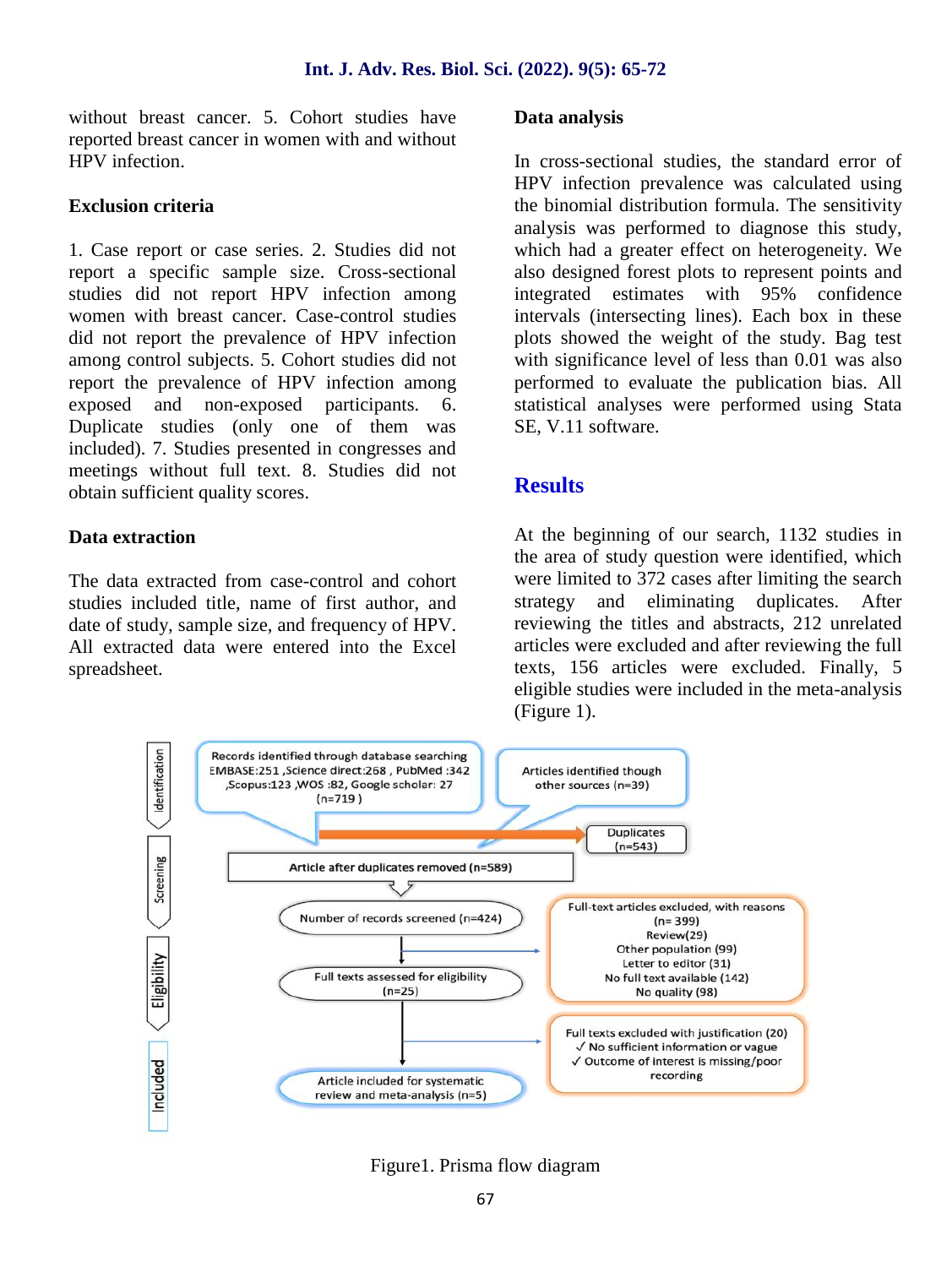#### **Study Characteristics**

A total of 344 breast cancer patients with a mean age of 49.6± 4.7 were enrolled in the study. All included studies were of prospective design. Out of 5 studies 3 were conducted in Tehran , one in Isfahan and one in Kerman(Table1).

Table1. Characteristics of the included studies regarding the prevalence of HPV

| Author       | Year | Province | Design | Sample size | Mean age          | of<br>Prevalence<br><b>HPV</b> |
|--------------|------|----------|--------|-------------|-------------------|--------------------------------|
| Ghaffari     | 2018 | Tehran   | Pros   | 72          | $52.15 \pm 10.63$ | 4/72(5.55%)                    |
| Hosseinpouri | 2020 | Isfahan  | Pros   | 40          | N/A               | 3/40(7.5%)                     |
| Aghdam       | 2019 | Tehran   | Pros   | 75          | $48.2 \pm 10.8$   | $\theta$                       |
| Mofrad       | 2021 | Tehran   | pros   | 59          | 50                | $7/59(11.8\%)$                 |
| Afshar       | 2018 | Kerman   | pros   | 98          | $48.09 \pm 3.5$   | $8/98(8.2\%)$                  |

**Meta-analysis of the prevalence of HPV among Iranian breast cancer patients**

According to our analysis a the pooled prevalence of HPV among Iranian breast cancer patients among 344 patients was 7.9%(95%CI:5.1%-  $10.6\%$ ,  $I^2$ :  $0.0\%$ )(Figure 2).

. metan P se, label(namevar=Author, yearvar=Year) fixed Study I ES [95% Conf. Interval] & Weight  $10.060$ Ghaffari (2018)  $0.005$  $0.115$  $25.26$ Hosseinpouri (2020)  $|0.075$  $-0.007$  $0.157$ 11,36 Malekpour (2018) | 0.080  $0.026$   $0.134$  $26.19$ Mofrad (2021)  $1 \quad 0.120$ 0.037  $0,203$ 10.99  $| 0.080$  $0.026$  $0.134$ Afshar (2018) 26,19 I-V pooled ES  $| 0.079$  $0.051$  $0.106$ 100.00 Heterogeneity chi-squared =  $1.41$  (d.f. = 4) p = 0.842 I-squared (variation in ES attributable to heterogeneity) = 0.0% Test of ES=0 :  $z=$  5.62 p = 0.000

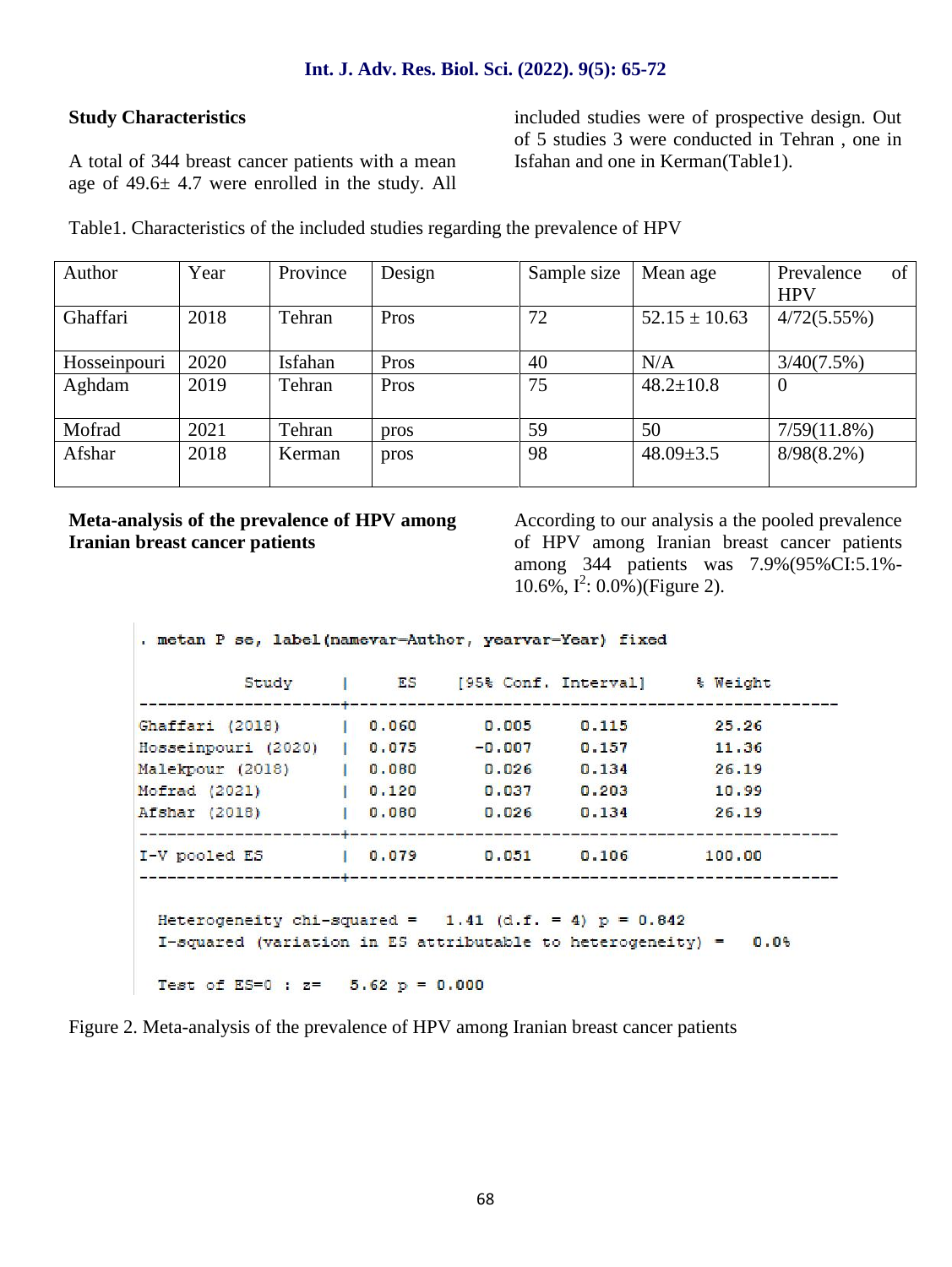### **Discussion**

The role of infection in causing several cancers has been well proven in recent years. Among the various viral agents, HPV is associated with a variety of cancers in humans, such as cervical cancer, anal cancer, and a number of genital and oral cancers (18). Despite some reports on an association between HPV and breast cancer, the role of HPV infection in breast cancer carcinogenesis is still being debated.

The results of the present study revealed a low prevalence of HPV DNA in breast cancer samples. Our results are in line with the results of other studies from different geographical areas, which reported 4.4% and 3.57% of breast cancer samples in Mexican and Thai women, respectively. Similarly, Choi et al. carried out a study on Korean women with breast cancer and found an HPV diagnosis of 5.6 percent. Past studies investigating the prevalence of HPV in the general population in Iran reported it at a range between 0.6 and 5.7% (18-20). Since the overall prevalence of HPV in breast cancer in our study was ... percent, it is recommended to consider HPV as a vital risk factor for clinical and epidemiological approaches. Our results were in line with the results of other meta-analyses.

In a global meta-analysis conducted by Simoes et al. on 29 studies from 1990 to 2011, the estimated overall prevalence of HPV in breast cancer patients was reported at 23%, ranging from 13% in the European population to 42.9% in the African and Australian populations. They also reported a 5.9 odds ratio for breast cancer in HPV-positive cases compared with control group (21). There are other meta-analyses that identify HPV infection as an effective risk factor for breast cancer and report a high odds ratio of 3.6 to 4.02 (22, 23).

Regarding HPV genotypes, two meta-analyses examined the prevalence of different HPVs, and both reported higher prevalence of high-risk HPVs, including 16, 18, and 33 percent, compared to other HPV strains. In a study conducted by Ni Li et al., the prevalence of these three high-risk HPVs was estimated at 7.04, 7.13, and 14.36 percent, respectively, but other HPVs, including low-risk HPVs, were less than 3 percent (22 and 23).Also, some articles suggest that there is no evidence to consider HPV as a risk factor for breast cancer (24, 25). This discrepancy in the results of different articles may be rooted in different populations studied, insufficient sample size, sexual behaviors of the cases studied and technical issues such as samples and sample quality, sensitivity of techniques used and technical errors.

Large-scale case-control, cross-sectional, and even cohort studies using multiple sample sources and combined detection techniques can result in more reliable and decisive data.

Beyond the epidemiological evidence mentioned, there is biological evidence that HPV may play a role in causing cancers, including breast cancer. Several proteins expressed in high-risk HPV genotypes are thought to act as oncoproteins. These HPV-related oncoproteins are involved in proliferation. In short, by integrating HPV into the host cell genome, it begins to express the E6 gene.

This protein inhibits tumor suppressor p53 protein. E7, as another HPV-related oncoprotein, binds to the tumor suppressor retinoblastoma protein. Other proteins, such as E1 and E2, are also involved in accelerating HPV replication. All of these proteins are accused of damaging and stabilizing DNA, as well as inhibiting tumor suppression mechanisms and apoptosis, and in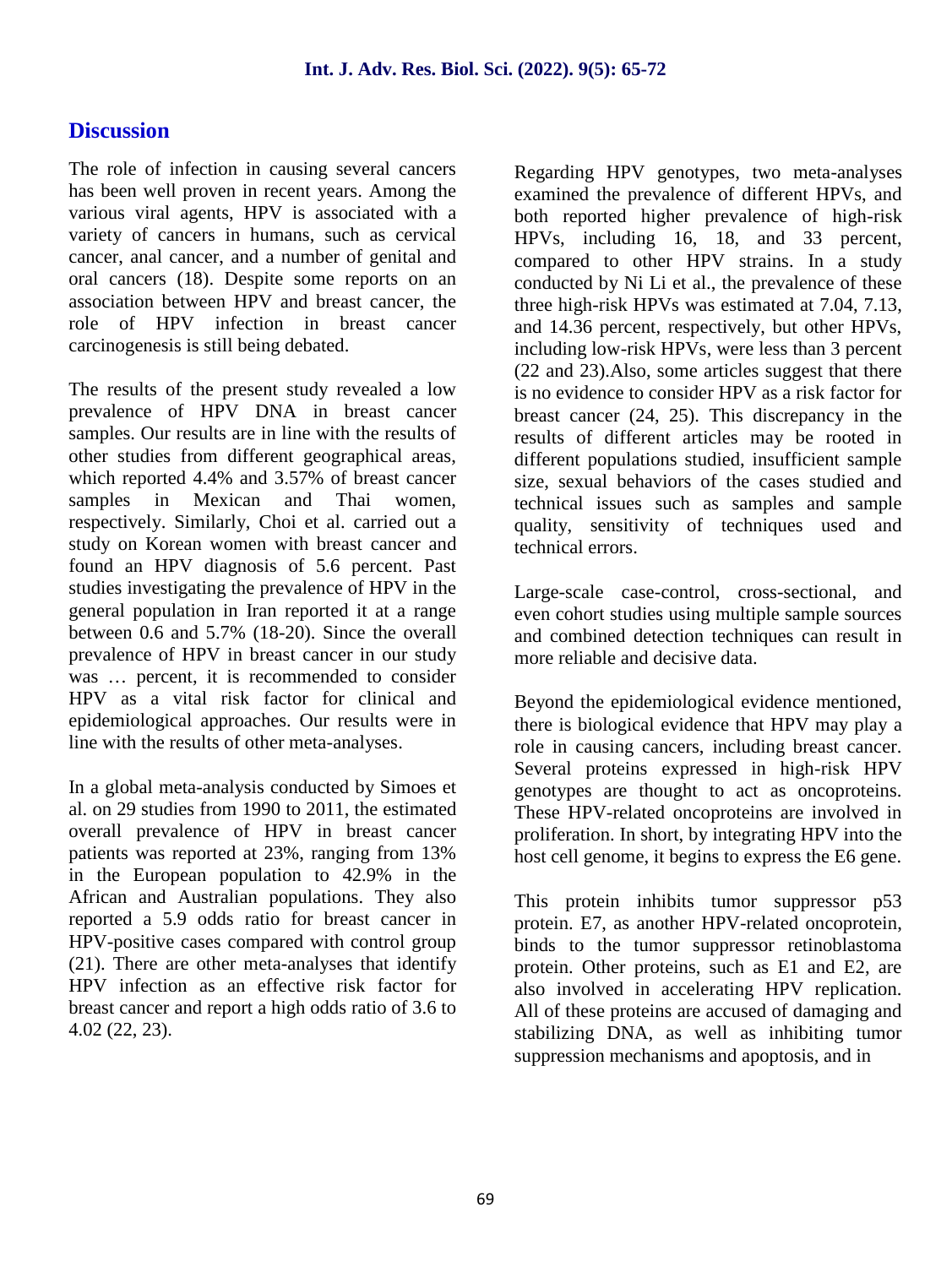turn tumorigenesis. Regarding the breast cancer, certain pathological pathways are thought to be involved in tumorigenesis. Studies have shown that proteins E6 and E7, especially those expressed by high-risk HPVs, reduce the regulation of P53, NFX1, and BRCA1 and lead to the upregulation of protomor signaling pathways (8).

# **Conclusion**

Although researchers have linked HPV to cervical cancer, the association between breast cancer and  $\qquad 6.$ HPV is controversial. It is difficult to determine the association between HPV and breast cancer, and further studies with more samples and evaluations of other parameters are required. In this study, the HPV genome was found in ...... percent of all breast cancer samples. Further studies are needed to clarify the role of HPV in<br>heast cancer in Iran. If HPV is found to a risk 7. breast cancer in Iran. If HPV is found to a risk factor for breast cancer, solutions such as antiviral therapy or vaccination prevention would be effective.

# **References**

- 1. Dimri G, Band H, Band V. Mammary epithelial cell transformation: insights from cell culture and mouse models. Breast Cancer Res. 2005;7(4):171-9. doi: 10.1186/bcr1275. [PubMed: 15987472].
- 2. Sigaroodi A, Nadji SA, Naghshvar F, Nategh R, Emami H, Velayati AA. Human papillomavirus is associated with breast experimentally as associated with steam.<br>
example the north part of Iran. Sci World 9. J. 2012;2012:837191. doi: 10.1100/2012/837191. [PubMed: 22566779].
- 3. Salman NA, Davies G, Majidy F, Shakir F, Akinrinade H, Perumal D, et al. Association of high risk human papillomavirus and breast cancer: a UK based study. Sci Rep. 2017;7:43591. doi: 10.1038/srep43591. [PubMed: 28240743].
- 4. Wong M, Pagano JS, Schiller JT, Tevethia SS, Raab-Traub N, Gruber J. New associations of human papillomavirus, Simian virus 40, and Epstein-Barr virus with human cancer. J Natl Cancer Inst. 2002;94(24):1832-6. doi: 10.1093/jnci/94.24.1832. [PubMed: 12488476].
- 5. Shahraki Z, Mojahed BS, Shahraki A. Comparison of vitamin D levels in fertile and infertile men. Maedica. 2020 Mar;15(1):96.
- 6. Boda D, Docea AO, Calina D, Ilie MA, Caruntu C, Zurac S, et al. Human papilloma virus: apprehending the link with carcinogenesis and unveiling new research avenues. Int J Oncol. 2018;52(3):637-55. doi: 10.3892/ijo.2018.4256. [PubMed: 29393378].
- 7. Mittal S, Basu P, Muwonge R, Banerjee D, Ghosh I, Sengupta MM, et al. Risk of high grade precancerous lesions and invasive cancers in high-risk HPV positive women with normal cervix or CIN 1 at baseline-A population based cohort study. Int J Cancer. 2017;140(8):1850-9. doi: 10.1002/ijc.30609. [PubMed: 28108997].
- 8. Islam MS, Chakraborty B, Panda CK. Human papilloma virus (HPV) profiles in breast cancer: future management. Ann Transl Med. 2020;8(10):650. doi: 10.21037/atm-19-2756. [PubMed: 32566587].
- 9. Aali H, Mir F, Mojahed BS. Investigating the Relationship between Hemoglobin in the First Three Months of Pregnancy and Gestational Diabetes in Pregnant Women Visiting Imam Ali Hospital in Zahedan. Indo American Journal of Pharmaceutical Sciences. 2017;4(6):1706-10.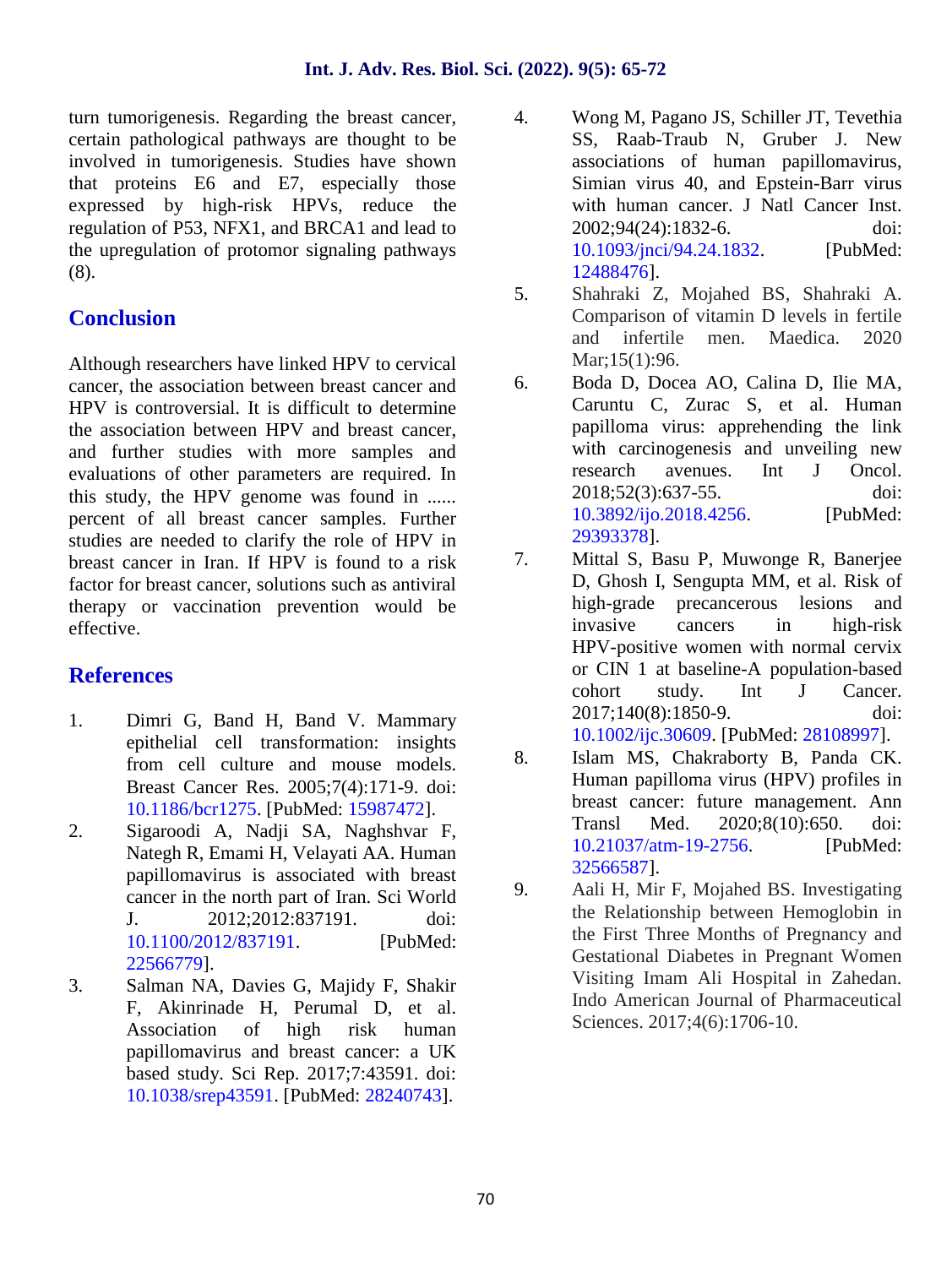- 10. Liu Y, Klimberg VS, Andrews NR, Hicks CR, Peng H, Chiriva- Internati M, et al. Human papillomavirus DNA is present in a subset of unselected breast cancers. J Hum Virol. 2001;4(6):329-34. [PubMed: 12082399].
- 11. Helt AM, Funk JO, Galloway DA. Inactivation of both the retinoblastoma tumor suppressor and p21 by the human 19. papillomavirus type 16 E7 oncoprotein is necessary to inhibit cell cycle arrest in human epithelial cells. J Virol. 2002; 76(20):10559-68. doi: 10.1128/jvi.76.20.10559-10568.2002. [PubMed: 12239337].
- 12. Forghani F, Mojahed BS, Moghadam MN. The Study of Abnormal Ultrasound Findings in Abortion Cases Referring to the Amir-Almomenin Maternity Hospital, Zabol, February and March 2017. Indo American Journal of Pharmaceutical Sciences. 2017;4(6):1497-500
- 13. Lawson JS, Heng B. Viruses and breast cancer. Cancers (Basel) 2010; 2:752-772.
- 14. Simões PW, Medeiros LR, Pires PDS, Edelweiss MI, Rosa DD, Silva FR, et al. Prevalence of human papillomavirus in breast cancer: a systematic review. Int J Gynecol Cancer 2012; 22:343-347.
- 15. Tahmasebi Fard Z, Abdirad A, Saatian M, Arefian L. Association between human Papillomavirus (HPV) and breast cancer in Iranian patients. Medical Science Journal of Islamic Azad Univesity-Tehran Medical Branch 2013; 23:120-126.
- 16. Lindel K, Forster A, Altermatt HJ, Greiner R, Gruber G. Breast cancer and human papillomavirus (HPV) infection: no evidence of a viral etiology in a group of Swiss 29. women. Breast 2007;16:172-7.
- 17. Khan NA, Castillo A, Koriyama C et al. Human papillo- mavirus detected in female breast carcinomas in Japan. 30. Br J Cancer 2008;99:408-14.
- 18. Eghbali SS, Amirinejad R, Obeidi N, Mosadeghzadeh S, Vahdat K, Azizi F, et al. Oncogenic human papillomavirus genital infection in southern Iranian women: population-based study versus clinic-based data. Virol J. 2012;9(1):194. doi: 10.1186/1743-422X-9-194. [PubMed: 22967396].
- Jamali ZM, Hamkar R, Ghobadi DV, Delforoush M, Shoja MM, Modares GM. Prevalence of HPV infection and its association with cytological abnormalities of Pap smears in Tehran. Iran J Public Health. 2008;37(3):101-6.
- 20. Safaei A, Khanlari M, Momtahen M, Monabati A, Robati M, Amooei S, et al. Prevalence of high-risk human papillomavirus types 16 and 18 in healthy women with cytologically negative pap smear in Iran. Indian J Pathol Microbiol. 2010;53(4):681-5. doi: 10.4103/0377- 4929.72030. [PubMed: 21045392].
- 21. Simões PW, Medeiros LR, Pires PD, Edelweiss MI, Rosa DD, Silva FR, et al. Prevalence of human papillomavirus in breast cancer: a systematic review. Int J Gynecol Cancer. 2012; 22(3):343-7. doi: 10.1097/IGC.0b013e31823c712e. [PubMed: 22214962].
- 22. Li N, Bi X, Zhang Y, Zhao P, Zheng T, Dai M. Human papillomavirus infection and sporadic breast carcinoma risk: a meta-analysis. Breast Cancer Res Treat. 2011;126(2):515-20. doi: 10.1007/s10549- 010-1128-0. [PubMed: 20740311].
- 23. Bae JM, Kim EH. Human papillomavirus infection and risk of breast cancer: a meta analysis of case-control studies. Infect Agents Cancer. 2016;11(1):14. doi: 10.1186/s13027-016- 0058-9. [PubMed: 26981149].
- 24. Hedau S, Kumar U, Hussain S, Shukla S, Pande S, Jain N, et al. Breast cancer and human papillomavirus infection: no evidence of HPV etiology of breast cancer in Indian women. BMC Cancer. 2011;11(1):27. doi: 10.1186/1471-2407- 11-27. [PubMed: 21247504].